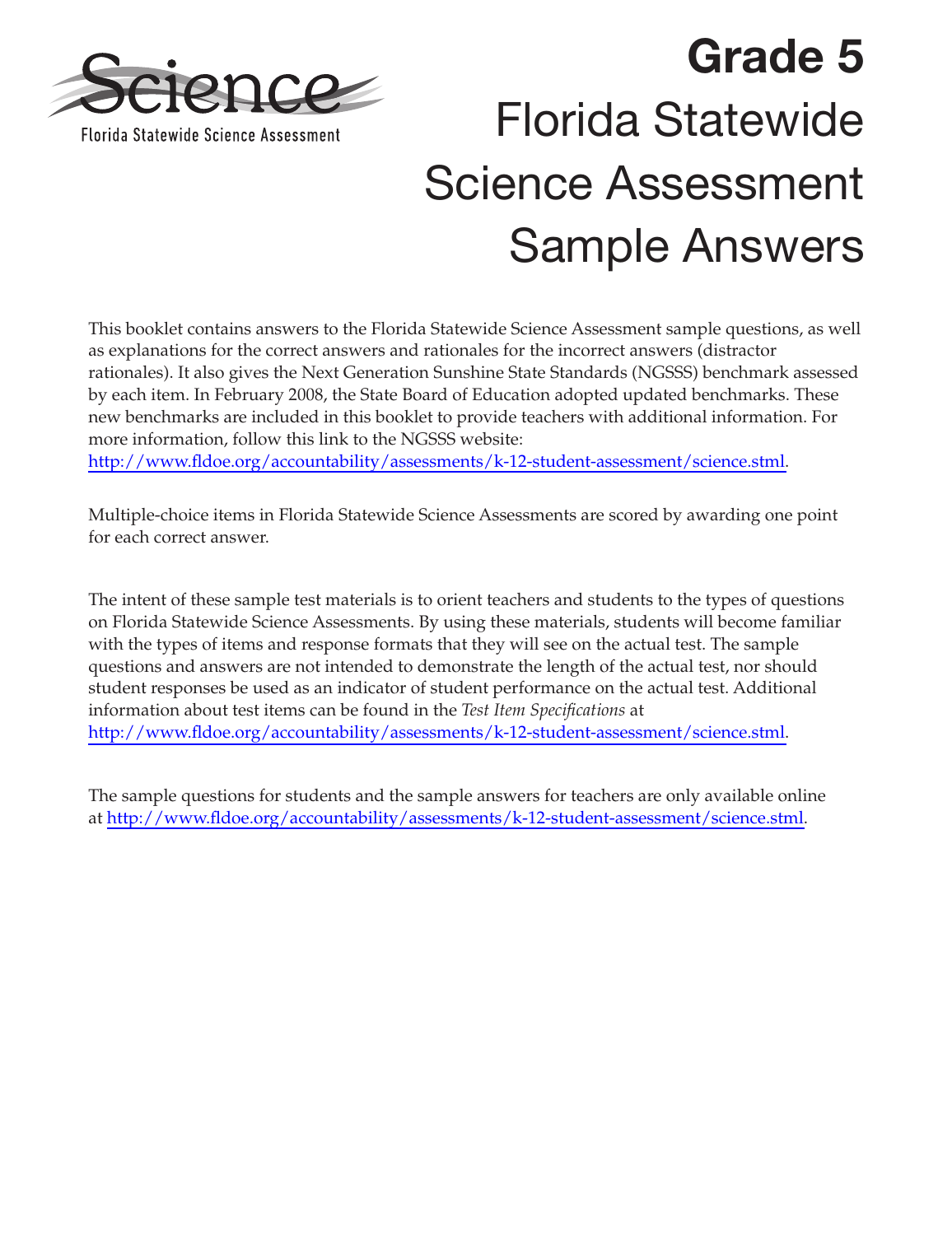

# **1 The correct answer is A (The balloons will move apart).**

Reporting Category: Physical Science

Big Idea 10: Forms of Energy

Benchmark SC.5.P.10.3 Investigate and explain that an electrically-charged object can attract an uncharged object and can either attract or repel another charged object without any contact between the objects.

An understanding of the behavior of charged and uncharged objects is needed to answer this question.

- **B.** Neither balloon will lose its charge.
- **C.** The balloons will not come together.
- **D.** Neither balloon will change its charge.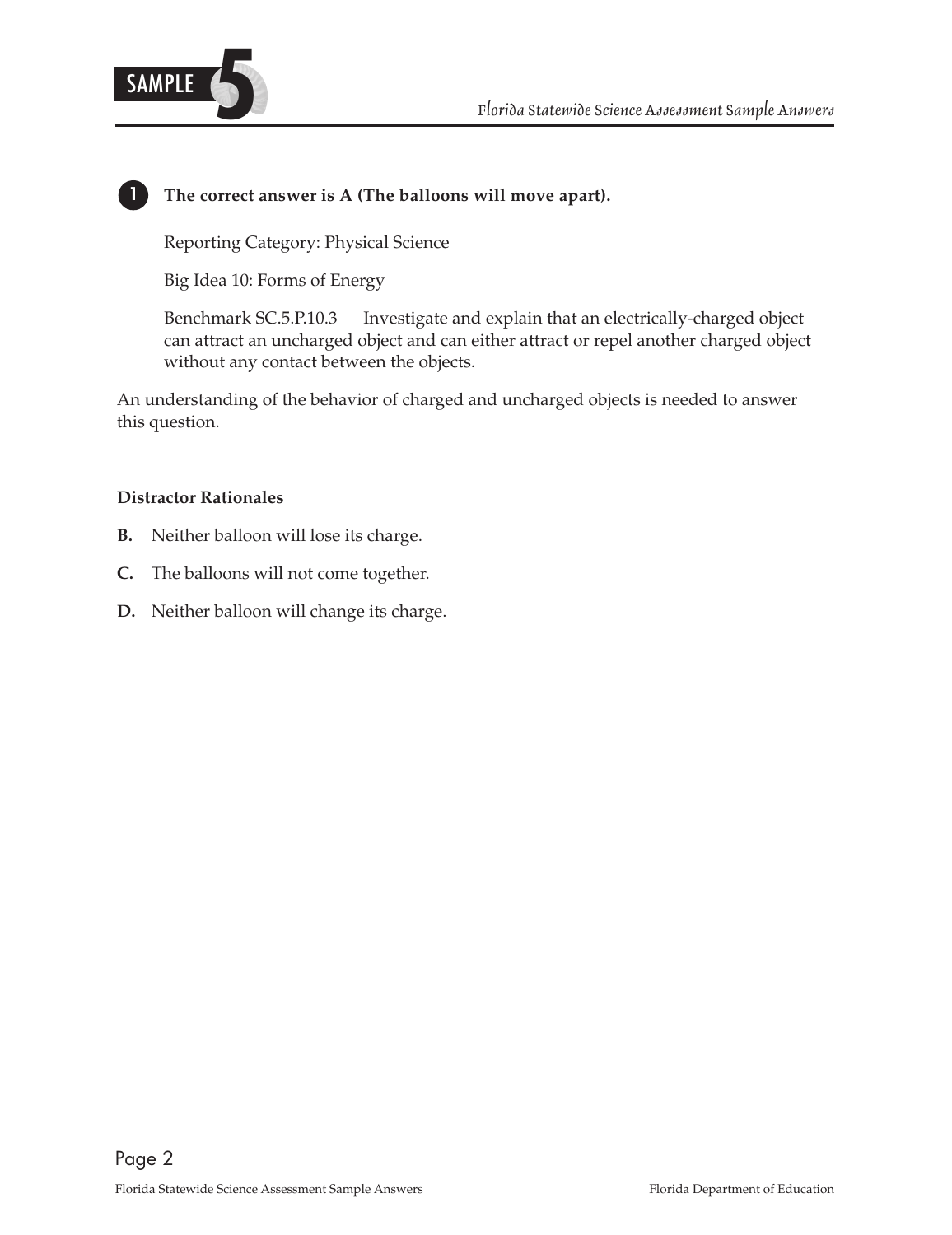

# **2 The correct answer is I (an elevator transporting supplies from one floor to another).**

Reporting Category: Life Science

Big Idea 14: Organization and Development of Living Organisms

Benchmark: SC.3.L.14.1 Describe structures in plants and their roles in food production, support, water and nutrient transport, and reproduction.

An understanding of the functions of plant structures is needed to answer this question.

- **F.** The stem does not hold a plant in place. The roots of a plant hold a plant in place, similar to an anchor holding a boat in place.
- **G.** The stem does not produce energy for the plant. Plants get energy from food they produce using air, water, and energy from the Sun.
- H. The stem does not attract insects to the plant. The flower attracts insects to the plant.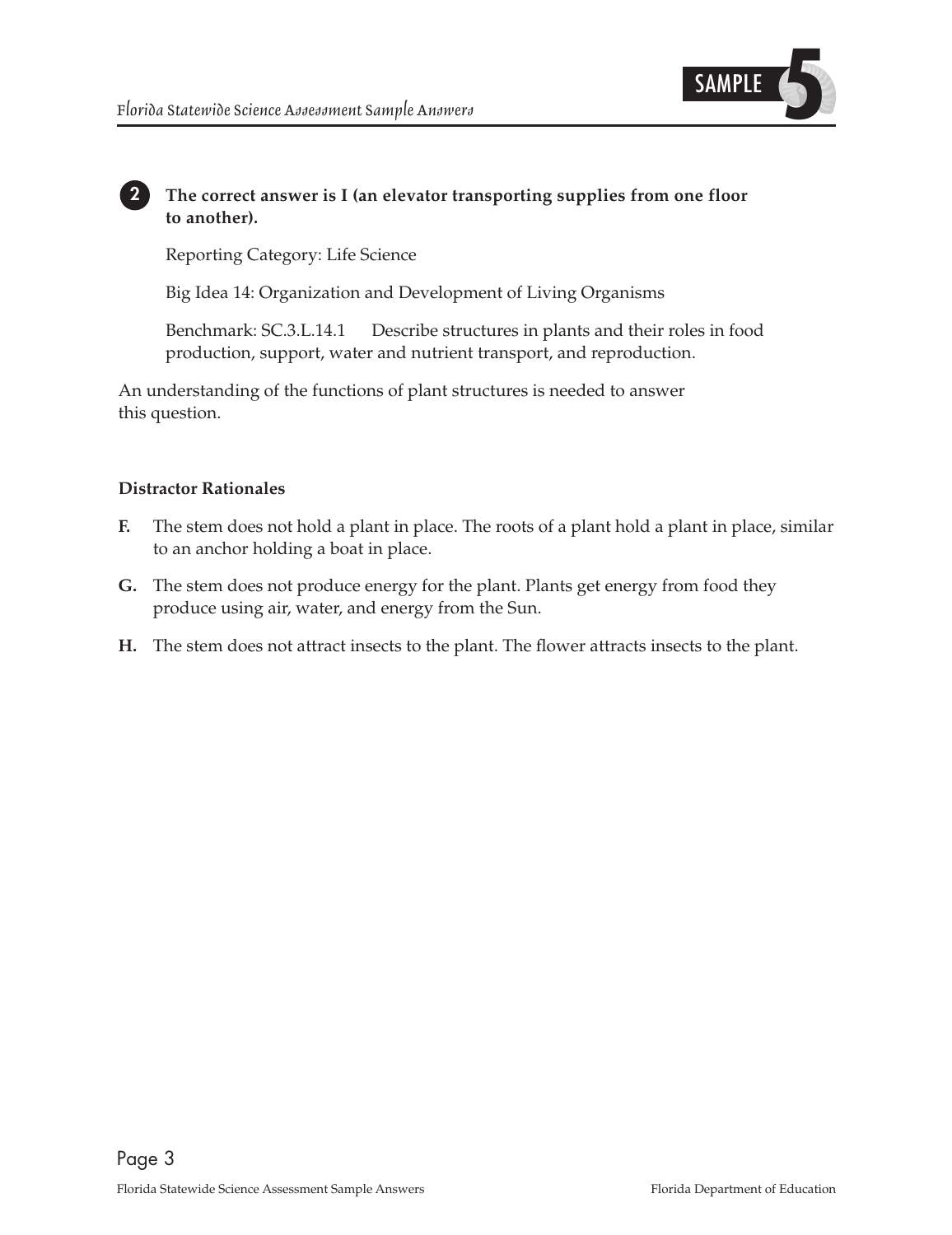

## **3 The correct answer is B (Formed by pressure and heat over time).**

Reporting Category: Earth and Space Science

Big Idea 6: Earth Structures

Benchmark: SC.4.E.6.1 Identify the three categories of rocks: igneous (formed from molten rock); sedimentary (pieces of other rocks and fossilized organisms); and metamorphic (formed from heat and pressure).

An understanding of the three types of rocks and how they are formed is needed to answer this question.

- **A.** This rock is not a metamorphic rock; it is an igneous rock.
- **C.** This rock is not a metamorphic rock; it is an igneous rock.
- **D.** This rock is not a metamorphic rock; it is a sedimentary rock.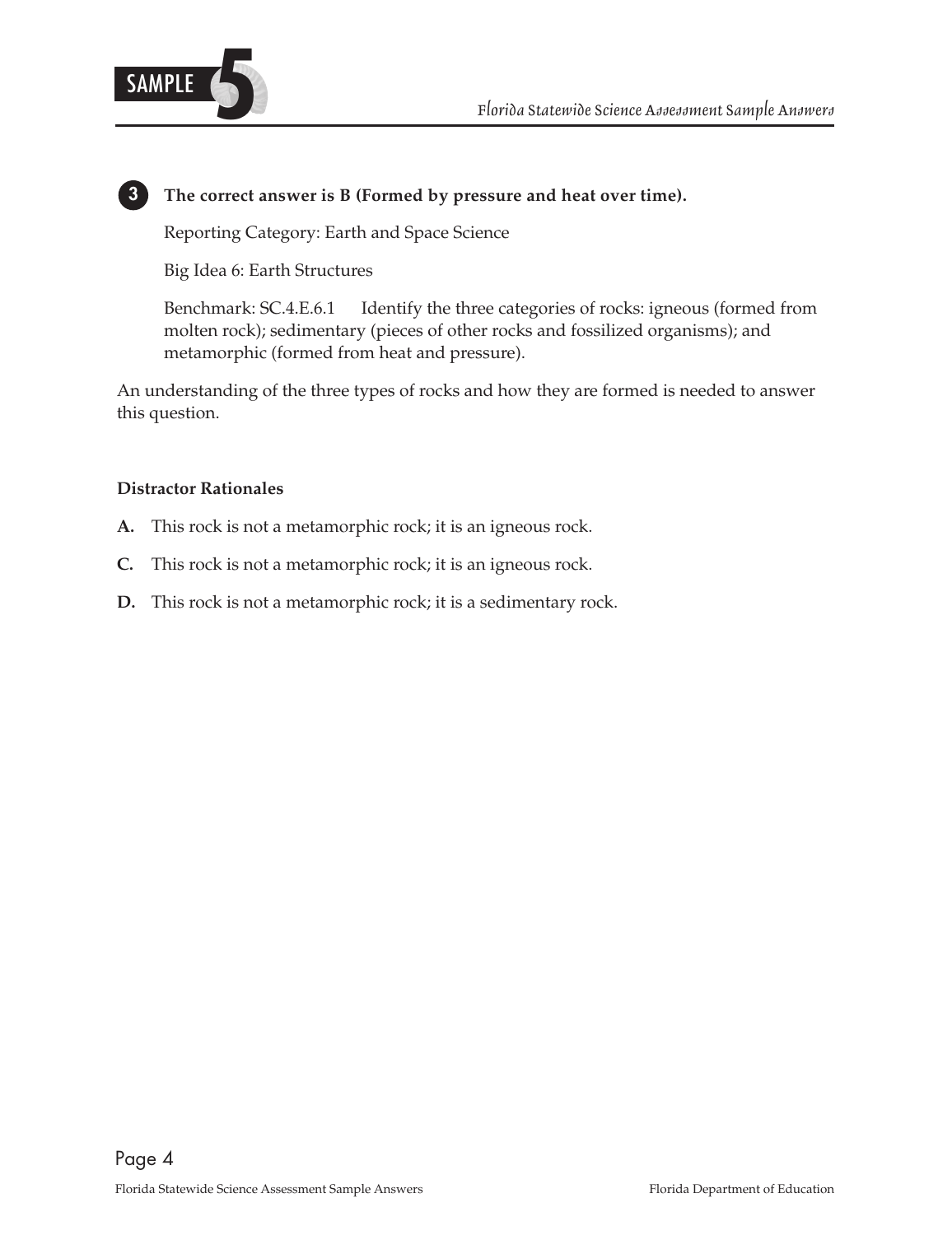

# **4 The correct answer is G (Bar Magnet).**

Reporting Category: Physical Science

Big Idea 8: Properties of Matter

 Benchmark: SC.5.P.8.3 Demonstrate and explain that mixtures of solids can be separated based on observable properties of their parts such as particle size, shape, color, and magnetic attraction.

An understanding of how to separate solids based on their physical properties is needed to answer this question.

- **F.** Although a hand lens could be used to better see the sand particles and iron filings, it would not physically separate the iron filings from the sand.
- **H.** A test tube cannot be used to separate iron filings from sand.
- **I.** An eyedropper cannot be used to separate iron filings from sand.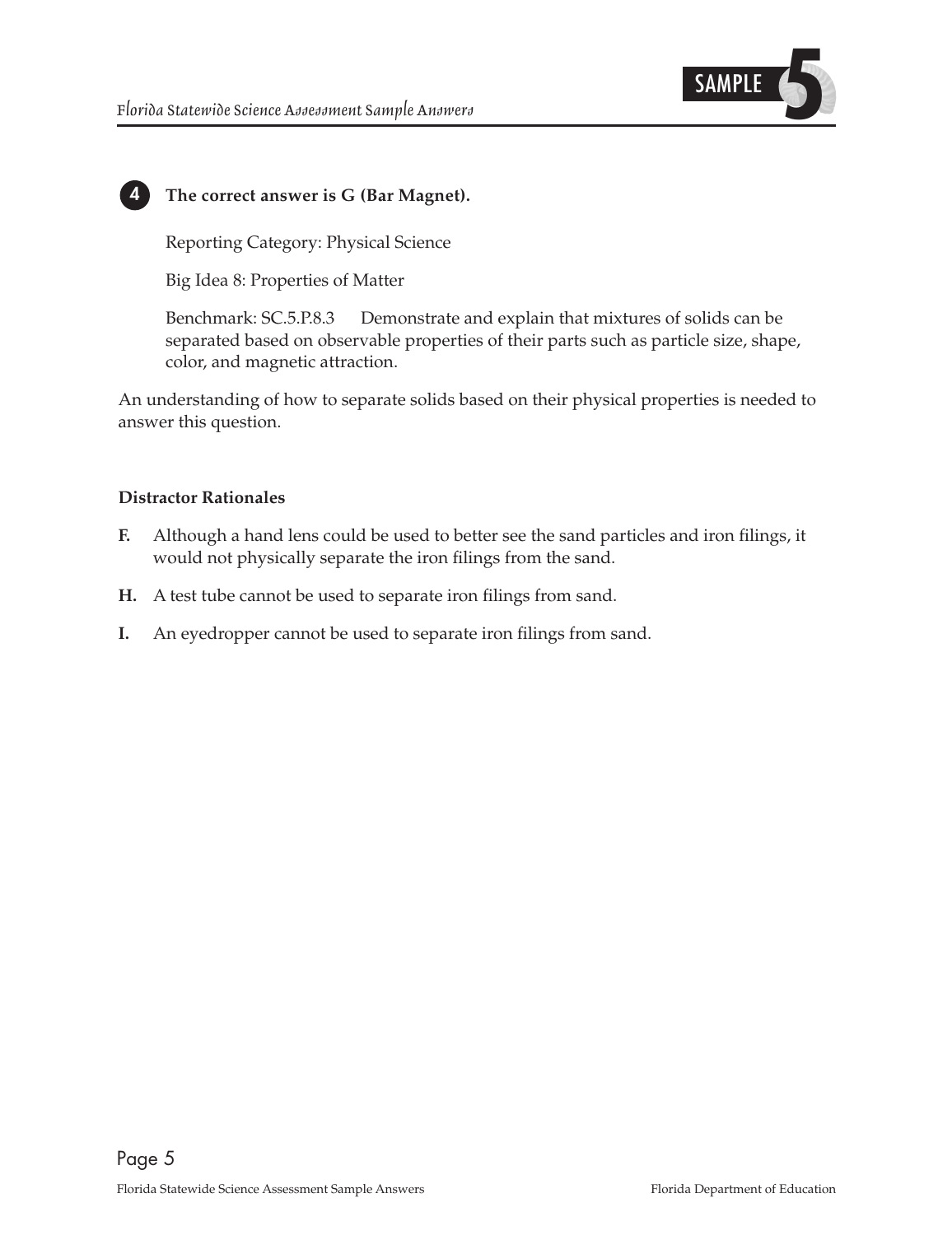



# **5 The correct answer is A (hail).**

Reporting Category: Earth and Space Science

Big Idea 7: Earth Systems and Patterns

Benchmark: SC.5.E.7.4 Distinguish among the various forms of precipitation (rain, snow, sleet, and hail), making connections to the weather in a particular place and time.

An understanding of the different forms of precipitation and the weather conditions that can produce each type of precipitation is needed to answer this question. Hail forms higher in the atmosphere where the temperature is below freezing even though the surface temperature is above freezing.

- **B.** Rain is a liquid form of precipitation.
- **C.** Although sleet is a solid form of precipitation, it occurs when the air temperature at the surface is below freezing.
- **D.** Although snow is a solid form of precipitation, it occurs when the air temperature is near or below freezing.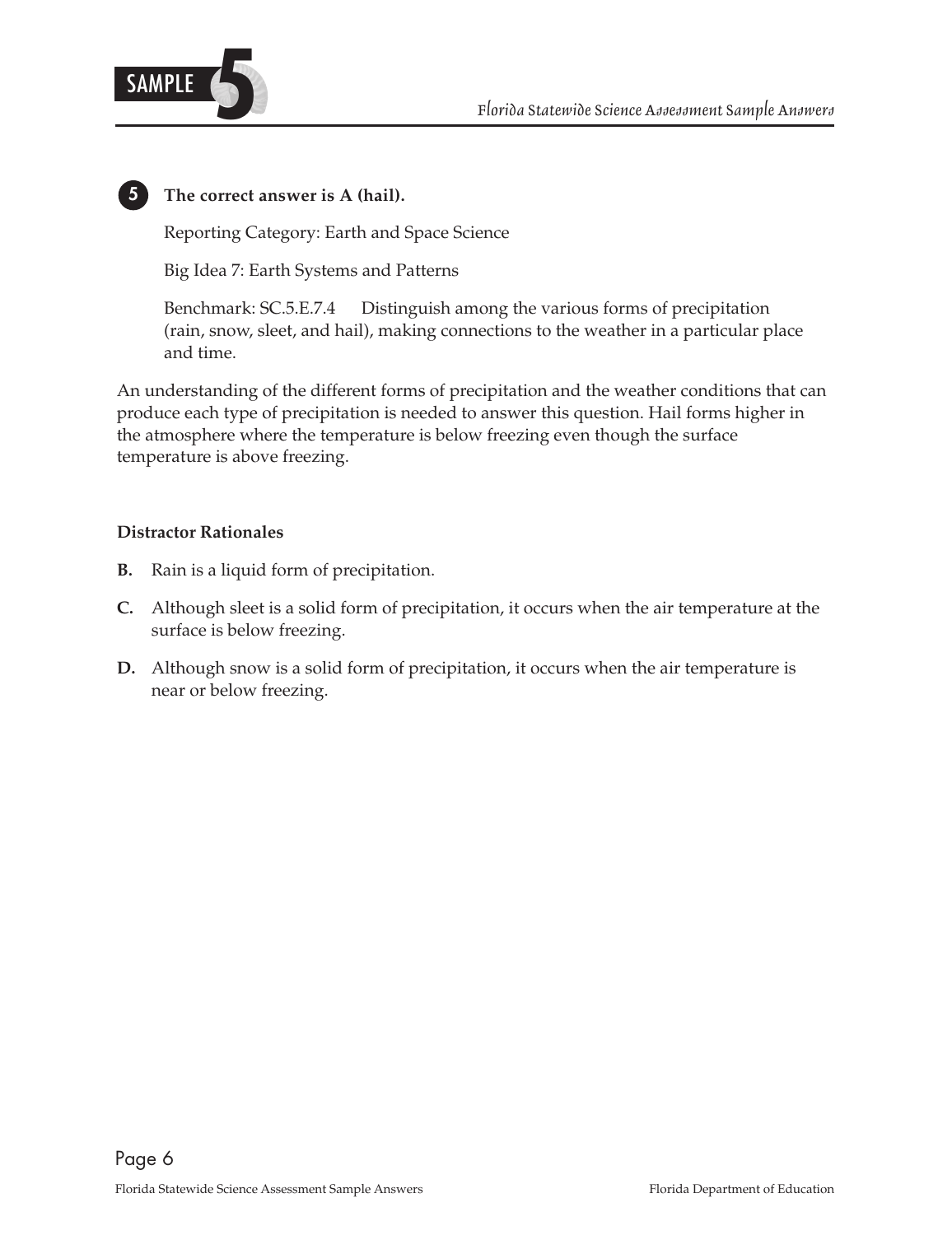

# **6 The correct answer is F (spore-producing plants with many leaves).**

Reporting Category: Life Science

Big Idea 15: Diversity and Evolution of Living Organisms

Benchmark: SC.3.L.15.2 Classify flowering and nonflowering plants into major groups such as those that produce seeds, or those like ferns and mosses that produce spores, according to their physical characteristics.

An understanding of the physical characteristics of flowering and nonflowering plants is needed to answer this question. All flowering plants and some nonflowering plants produce seeds. Other nonflowering plants, such as ferns, reproduce by using spores.

- **G.** This plant does not produce fruit on its leaves. Fruit is associated with seed-bearing plants, and this plant has spores.
- H. This plant does not carry seeds on its leaves. Seeds are not carried on the leaves of a plant.
- **I.** This plant does not have seeds; flowering plants have seeds. Therefore, this plant is not a flowering plant.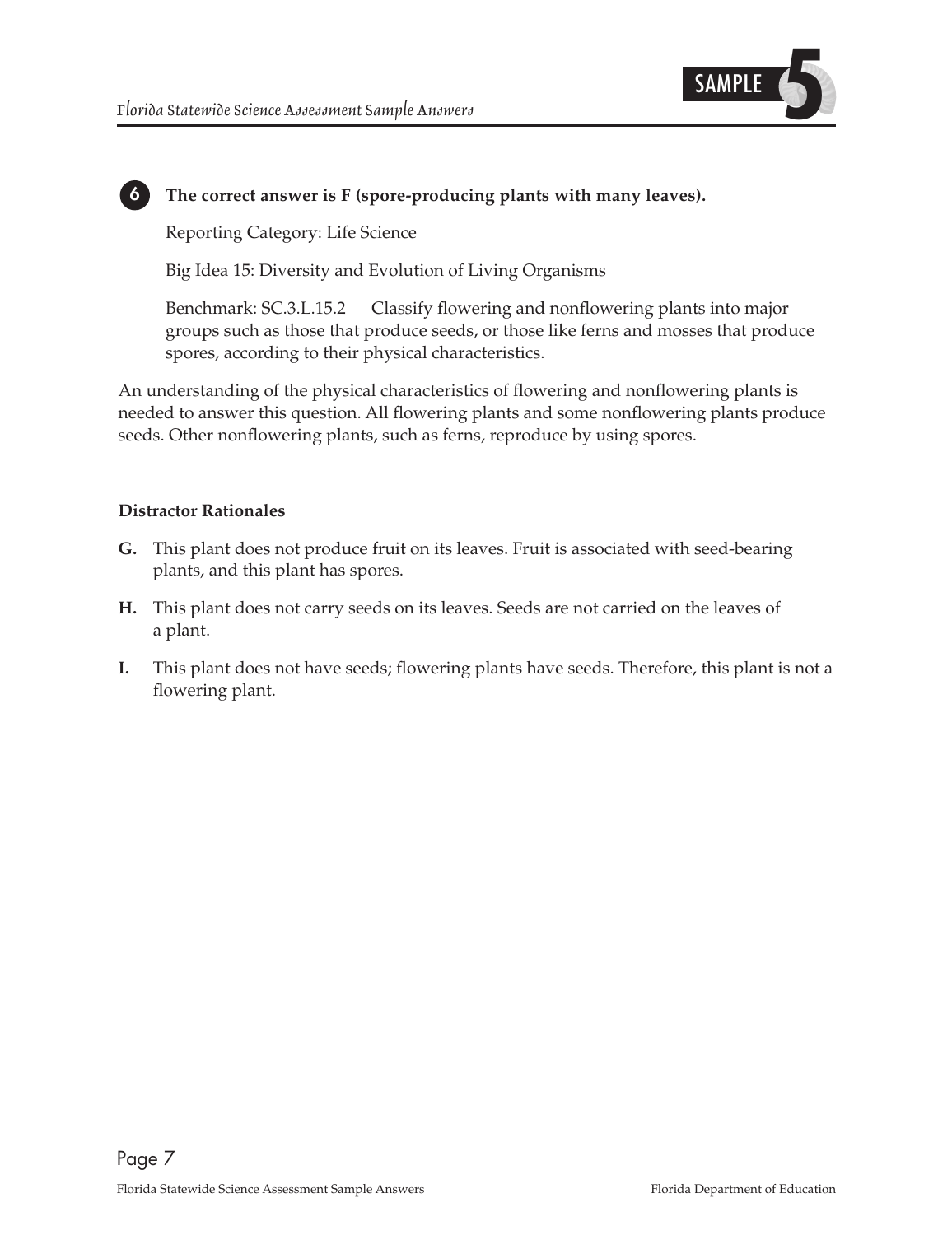

## **7 The correct answer is D (Rocks are moved from one place to another).**

Reporting Category: Earth and Space Science

Big Idea 6: Earth Structures

Benchmark: SC.4.E.6.4 Describe the basic differences between physical weathering (breaking down of rock by wind, water, ice, temperature change, and plants) and erosion (movement of rock by gravity, wind, water, and ice).

An understanding of the events that cause physical weathering and the events that cause erosion is necessary to answer this question. Physical weathering is a breakdown of rock caused by wind, water, ice, temperature change, or plants. Erosion is the movement of rock caused by gravity, wind, water, or ice.

- **A.** Neither erosion nor weathering influences the formation of rocks underground.
- **B.** Rocks can also become smooth and round by weathering. Rocks on a riverbed can become smooth because of water flowing over them.
- **C.** Rocks can be broken into smaller pieces by weathering and not be moved from one place to another.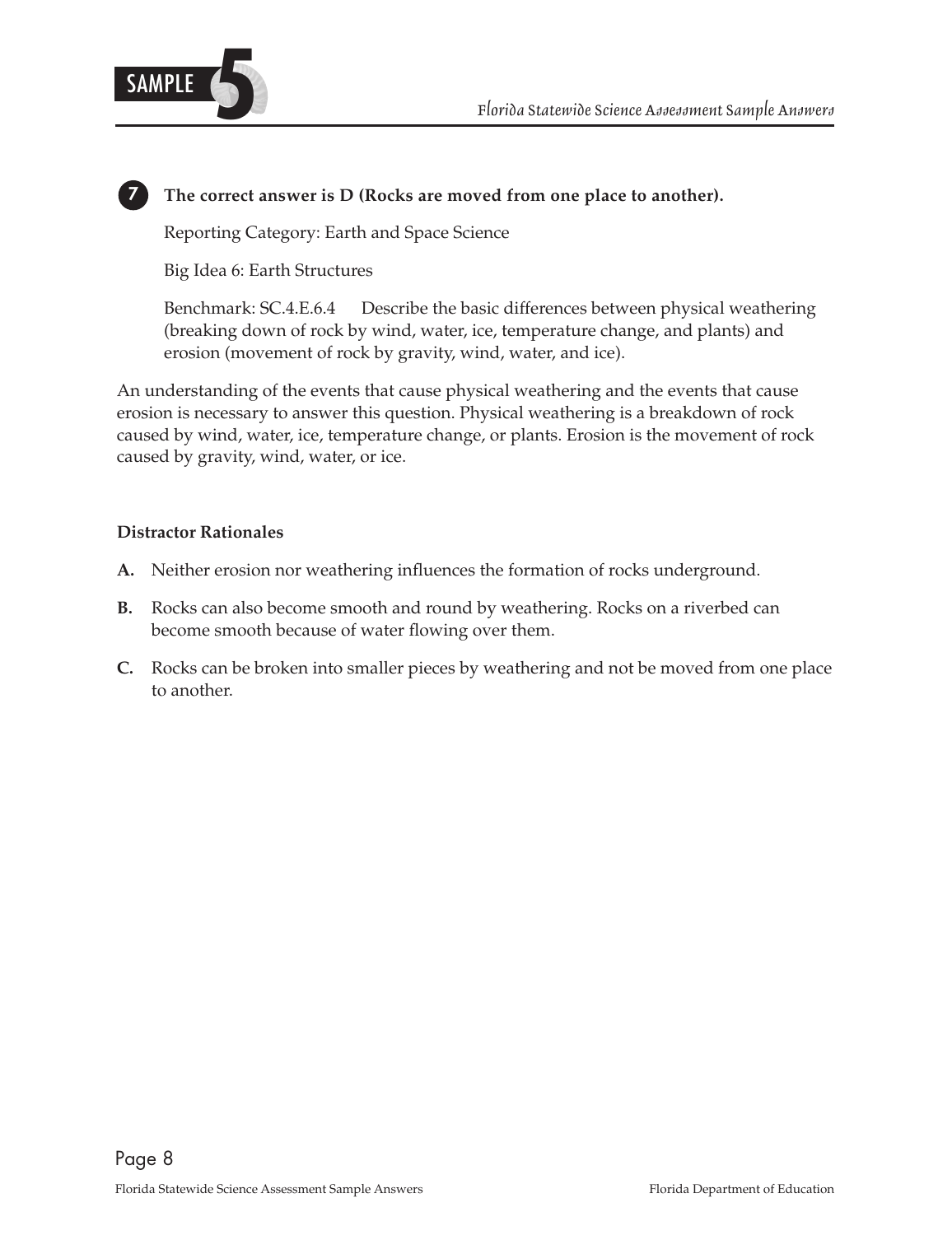

# **8 The correct answer is H (Comets are made mostly of ice, and asteroids are made mostly of rocks).**

Reporting Category: Earth and Space Science

Big Idea 5: Earth in Space and Time

Benchmark SC.5.E.5.3 Distinguish among the following objects of the Solar System—Sun, planets, moons, asteroids, comets—and identify Earth's position in it.

An understanding of the characteristics of the objects in our Solar System is needed to answer this question.

- **F.** Both comets and asteroids orbit the Sun. The orbits of comets are more elongated than the orbits of asteroids.
- G. Comets are made mostly of rocks, dust, ice, and frozen gases. Asteroids are made from a collection of minerals and irregularly shaped rocks.
- **I.** Comets do not orbit between Mars and Jupiter. Most asteroids in our Solar System orbit the Sun between Mars and Jupiter and do not form patterns in the sky.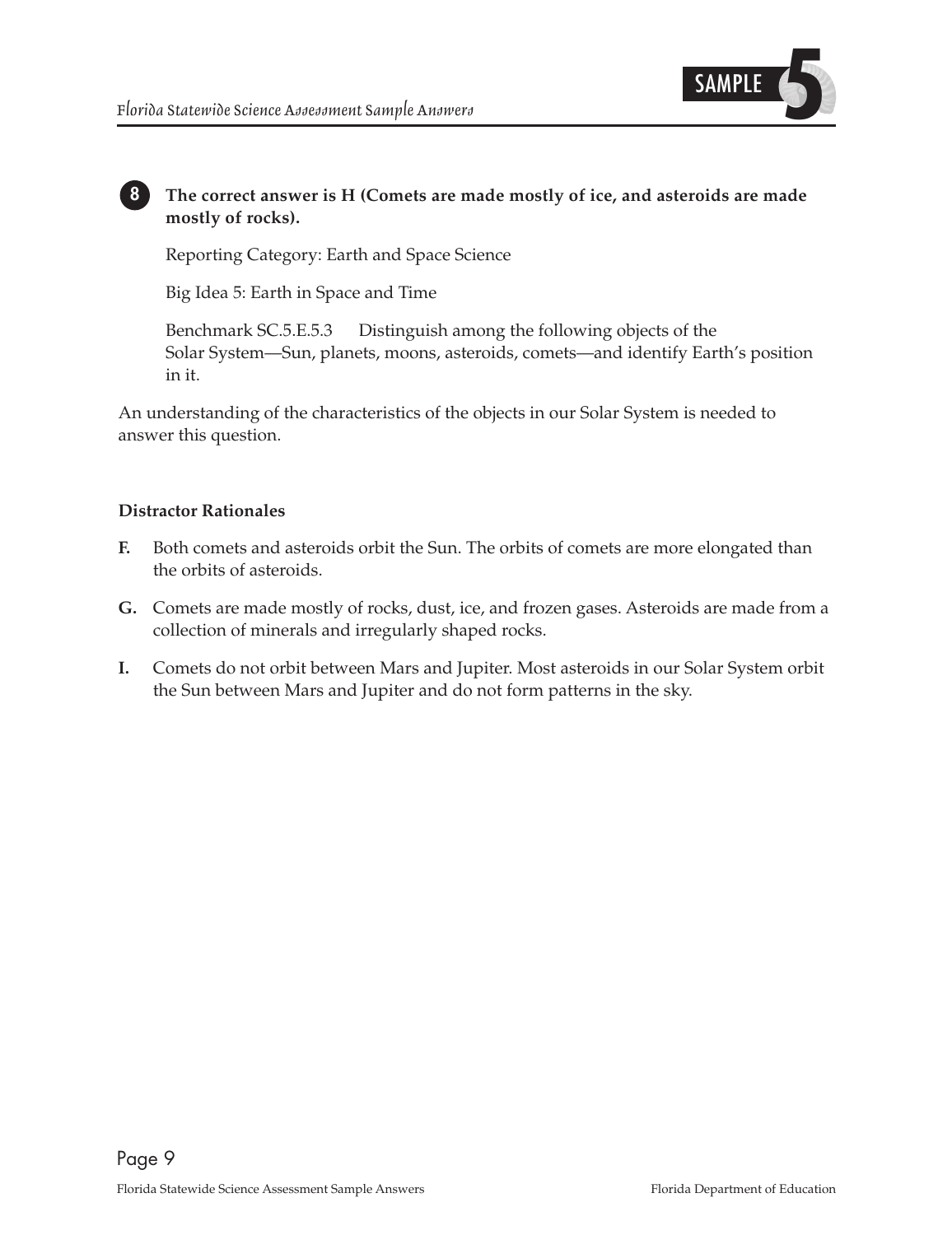

# **9 The correct answer is A (crab).**

Reporting Category: Life Science

Big Idea 15: Diversity and Evolution of Living Organisms

Benchmark SC.3.L.15.1 Classify animals into major groups (mammals, birds, reptiles, amphibians, fish, arthropods, vertebrates and invertebrates, those having live births and those which lay eggs) according to their physical characteristics and behaviors.

An understanding of how to classify vertebrates and invertebrates based on their characteristics is necessary to answer this question.

- **B.** The fish is not an invertebrate because it has a backbone.
- **C.** The manatee is not an invertebrate because it has a backbone.
- **D.** The turtle is not an invertebrate because it has a backbone.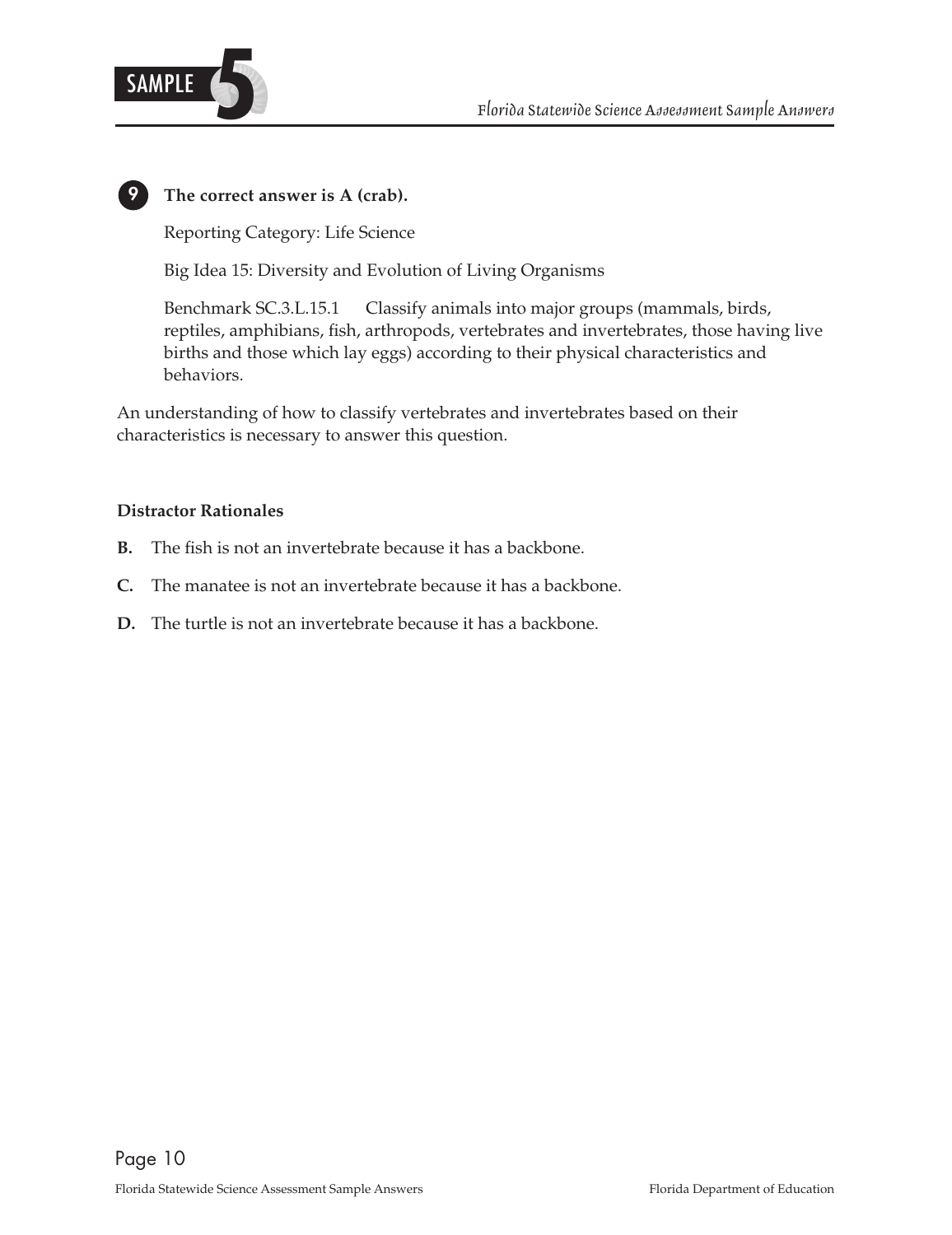

# **10 The correct answer is I (white).**

Reporting Category: Nature of Science

Big Idea 1: The Practice of Science

Benchmark: SC.5.N.1.1 Define a problem; use appropriate reference materials to support scientific understanding; plan and carry out scientific investigations of various types such as: systematic observations, experiments requiring the identification of variables, collecting and organizing data, and interpreting data in charts, tables, and graphics; analyze information; make predictions; and defend conclusions.

An understanding of how to design a scientific investigation and of how to interpret data is needed to answer this question.

- **F.** The red light did not provide the greatest amount of energy because the radiometer did not spin for the longest amount of time.
- **G.** The green light did not provide the greatest amount of energy because the radiometer did not spin for the longest amount of time.
- **H.** The blue light did not provide the greatest amount of energy because the radiometer did not spin for the longest amount of time.